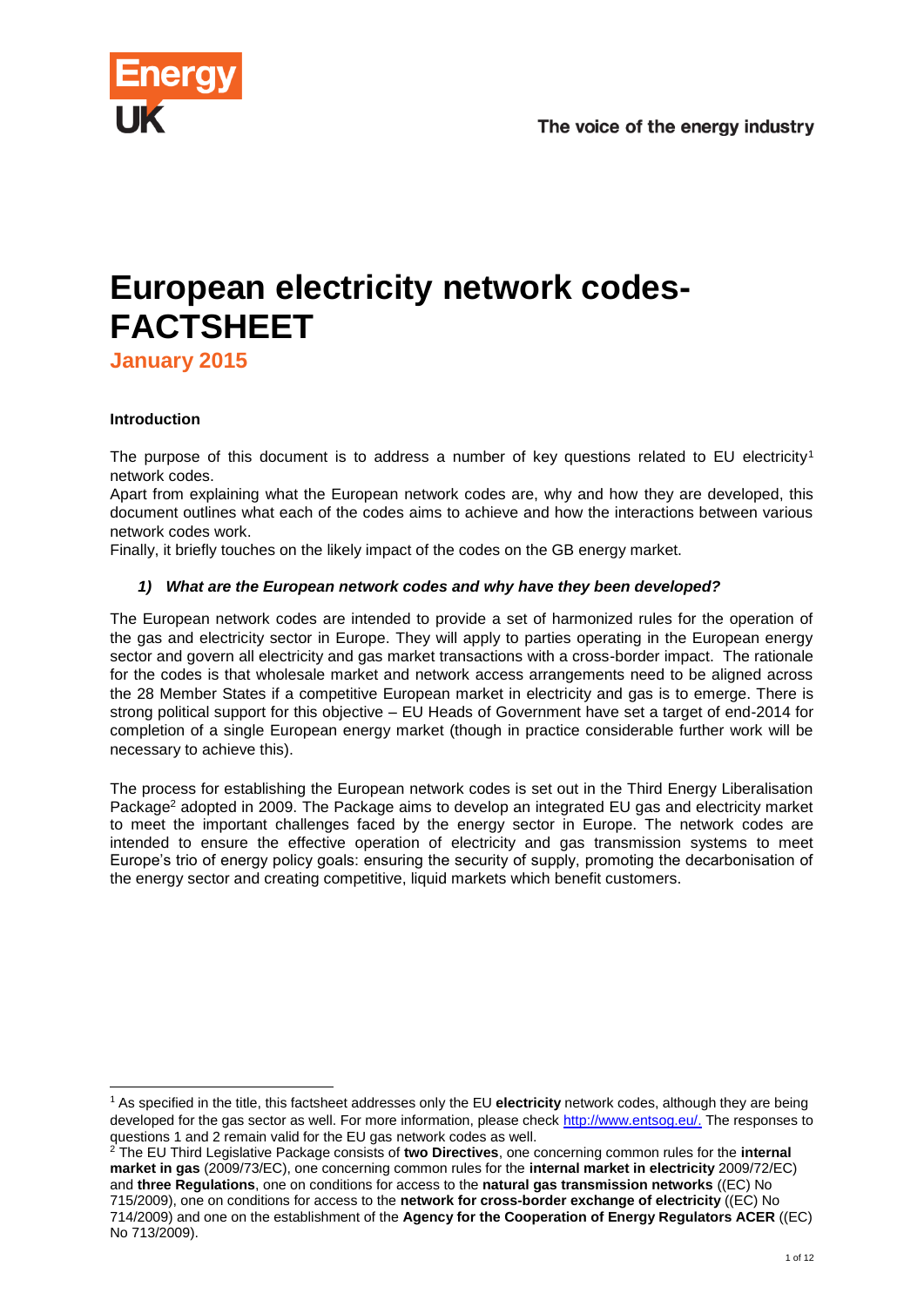### *2) How they are developed?*

The Third Liberalisation Package<sup>3</sup> sets out the areas in which network codes shall be developed and a process for drafting them. The scope is very broad - almost all aspects of wholesale market and network access arrangements are potentially covered.

The Third Package creates three new institutions at EU level: an Agency for the Cooperation of European Regulators (ACER), together with two European Networks of Transmission System Operators, one for electricity (ENTSO-E<sup>4</sup>) and one for gas (ENTSOG).

The European Commission, ACER and ENTSOs all play a specific role in the code development process, as illustrated below.



*Figure 1: Network code development process* 

*(source: ACER [http://www.acer.europa.eu/Electricity/FG\\_and\\_network\\_codes/Pages/default.aspx\)](http://www.acer.europa.eu/Electricity/FG_and_network_codes/Pages/default.aspx)*

The Commission first establishes a list of priorities and ACER then produces a high-level set of principles for each code, termed the "Framework Guidelines" (FWGL). The ENTSOs then have twelve months to draft a network code on a particular subject. The Commission, ACER and the ENTSOs are all required to consult stakeholders during the drafting process.

Once drafted, the network codes are submitted to ACER which assesses their compliance with the FWGL. When ACER is satisfied with the text, it submits the code to the Commission and recommends its adoption via "Comitology". Comitology is the standard process for agreeing EU secondary legislation and involves a committee of Member States chaired by the Commission. Only the Commission is able to propose European legislation and so it puts forward each code for adoption. The Commission is likely to follow the advice of ACER and the ENTSOs in most cases, but can also introduce its own amendments. It is worth noting that, although set timescales are imposed on the ACER and ENTSOs drafting process, there are no specific deadlines applicable to Comitology – discussions continue until a sufficient number of Member States accept the proposal.

When the code has been finally agreed in Comitology and has been scrutinised by the European Parliament, it becomes a binding and directly applicable piece of EU legislation. A period, generally between one and three years, is then allowed for Member States to implement the code at national level.

l

<sup>&</sup>lt;sup>3</sup> And in particular Regulations (EC) No 714/2009 and (EC) No 715/2009.

<sup>4</sup> Or ENTSOG (European Network of Transmission System Operators for Gas) for the EU gas network codes.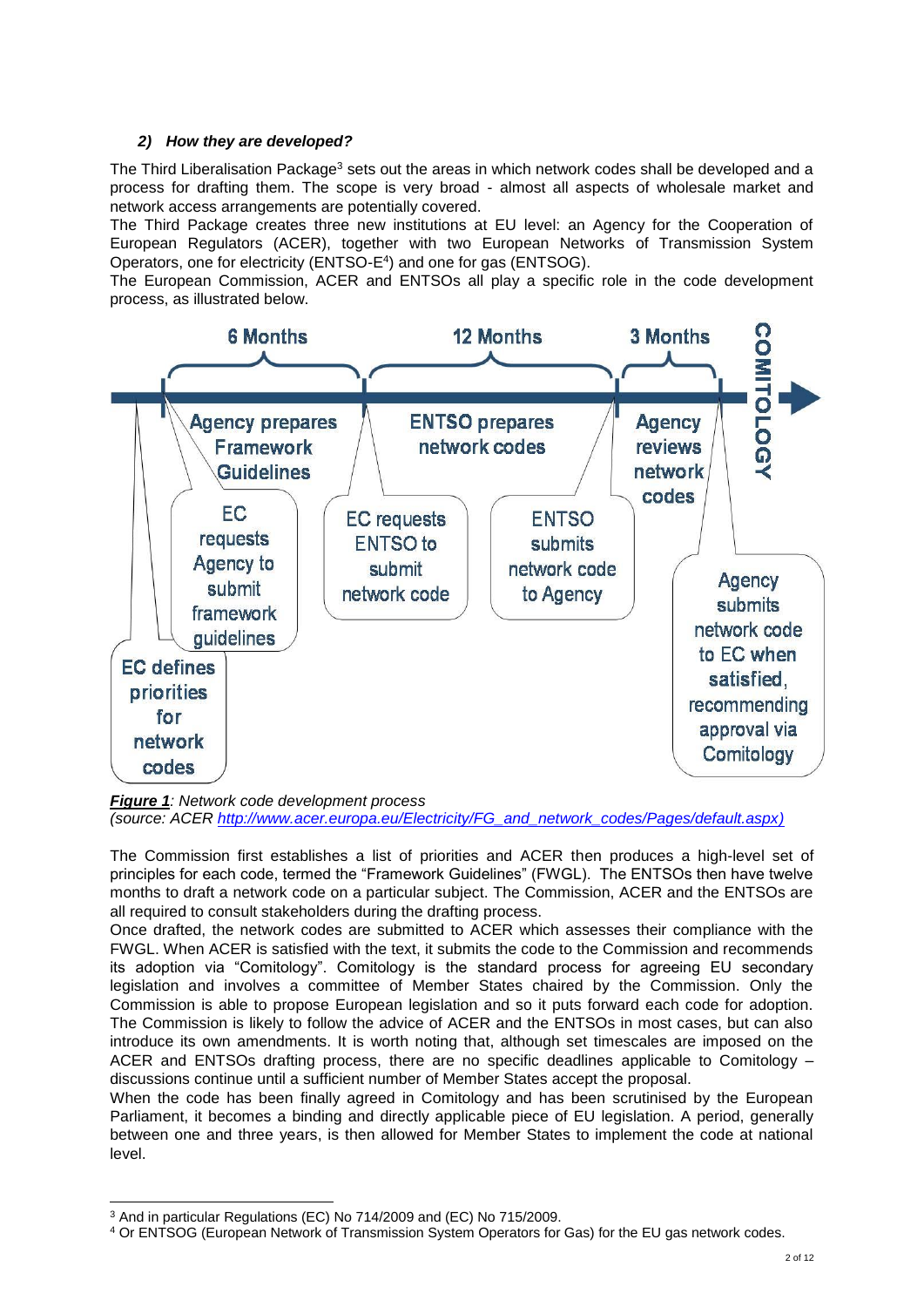### *3) How many EU network codes are currently being developed and which areas do they cover?*

**In electricity ten network codes** are currently being developed covering **three** interrelated **areas**:

**►** Grid connection related network codes which provide a set of connection requirements for all parties connecting to transmission networks (including generators, demand customers and high-voltage direct-current - HVDC - connections).

The connection codes provide a framework within with operational and market rules can be developed.

There are **three network codes** from the grid connection area: Network Code on Requirements for Generators (NC RfG), Demand Connection Network Code (NC DCC) and Network Code on HVDC connections (NC HVDC).

 **System operation related network codes** which define common pan-European operation standards for the existing and future European electricity system in response to an increasing penetration of renewable energy generation and a greater interconnection between transmission systems in Europe.

**Four system operation network codes** address the following issues: Operational Security (NC OS), Operational Planning and Scheduling (NC OPS), Load Frequency Control & Reserves (NC LFCR) and Emergency & Restoration (NC ER).

 **Market related codes** which outline the main features of a pan-European electricity market to promote effective competition, minimize risks for all parties and give incentives for market players to act in a way that supports an efficient operation of the system. They provide rules for calculating cross-border capacity and operating the markets in different timeframes.

**Three network codes** from the market area focus on the Capacity Allocation & Congestion Management (NC CACM), Forward Capacity Allocation (NC FCA) and Electricity Balancing (NC EB).

### *4) What is the latest state of play of each of them?*

l

The figure below presents the overall timeline for each of the ten network codes under development as of December 2014. Nine network codes have been submitted to ACER. Eight of them (NC RfG, NC CACM, NC DCC, NC LFCR, NC OS, NC OPS, NC FCA and HVDC<sup>5</sup>) have been approved by ACER. NC EB has been re-submitted to ACER in September 2014 and awaits final assessment by the European Regulators. Drafting of the NC ER is on-going until the end of March 2015.

NC CACM, RfG and DCC have entered the Comitology process and are now being discussed by the Member States' representatives sitting in the Electricity Cross Border Committee.

On 5 December 2014, the Regulation on Capacity Allocation and Congestion Management (CACM) was adopted by Member States in Comitology. CACM will now go through scrutiny from the European Parliament and Council. The definitive adoption of CACM is expected in early 2015. The formal adoption of the other network codes which entered the Comitology process should take place later in 2015.

[http://www.acer.europa.eu/Official\\_documents/Acts\\_of\\_the\\_Agency/Recommendations/ACER%20Recommendati](http://www.acer.europa.eu/Official_documents/Acts_of_the_Agency/Recommendations/ACER%20Recommendation%2004-2014.pdf) [on%2004-2014.pdf\)](http://www.acer.europa.eu/Official_documents/Acts_of_the_Agency/Recommendations/ACER%20Recommendation%2004-2014.pdf).

<sup>5</sup> ACER's recommendation on the NC HVDC (No 04/2014) has been published on 29 July 2014 (and is available at the following link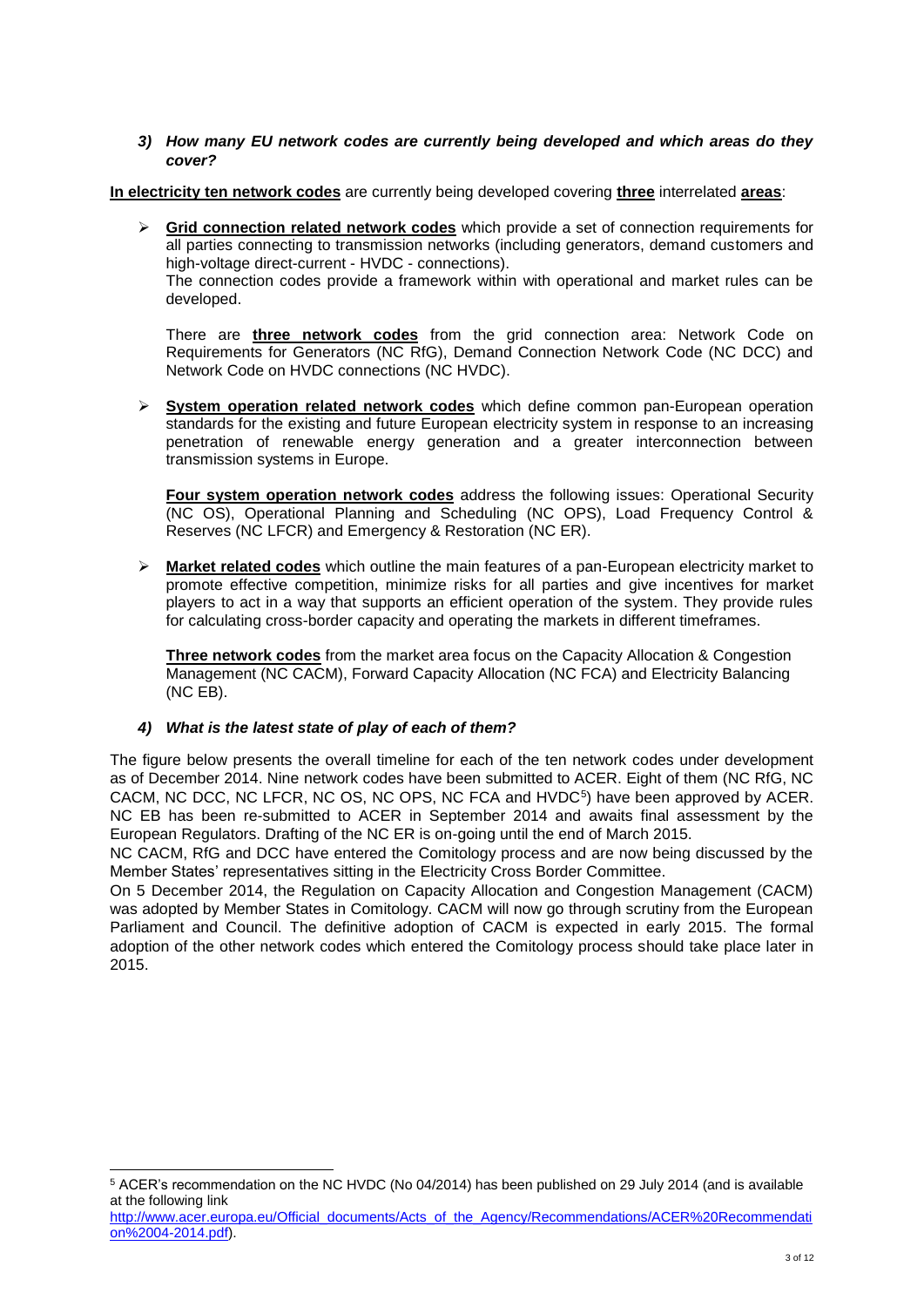**Delivery of the Third Package** 

|                  |                                                                                  |                                        |            | Capacity and November 25 of Residence<br><b>CACM</b> | FCA    | Football Contract Manufacture<br>EB | Section Management<br><b>RFG</b> | Requirement to concern of<br><b>DCC</b> | Download Comection<br><b>HVDC</b> | HUDC Connection<br><b>OS</b> | Orentaliste Section<br>OPS | Opening plantife &<br>Scheduline<br>LFCR | Laguide Allend Catalog<br>ER | Engrand of the Residence |
|------------------|----------------------------------------------------------------------------------|----------------------------------------|------------|------------------------------------------------------|--------|-------------------------------------|----------------------------------|-----------------------------------------|-----------------------------------|------------------------------|----------------------------|------------------------------------------|------------------------------|--------------------------|
| Scoping          | EC invites ACER to develop Framework Guidelines                                  |                                        |            |                                                      |        |                                     |                                  |                                         |                                   |                              |                            |                                          |                              |                          |
|                  | <b>ACER Public consultation begins</b>                                           |                                        |            |                                                      |        |                                     |                                  |                                         |                                   |                              |                            |                                          |                              |                          |
|                  | <b>Final Framework Guidelines published</b>                                      |                                        |            |                                                      |        |                                     |                                  |                                         |                                   |                              |                            |                                          |                              |                          |
| Development      | Formal invitation to develop Network Code                                        | Stakeholder<br>Extensive               |            |                                                      |        |                                     |                                  |                                         |                                   |                              |                            |                                          |                              |                          |
|                  | Public Consultation Period Begins <sup>1</sup>                                   |                                        | Engagement |                                                      |        |                                     |                                  |                                         |                                   |                              |                            |                                          |                              |                          |
|                  | <b>Public Consultation Closed</b>                                                |                                        |            |                                                      |        |                                     |                                  |                                         |                                   |                              |                            |                                          |                              |                          |
|                  | Final version submitted to ACER <sup>1</sup>                                     |                                        |            |                                                      |        |                                     |                                  |                                         |                                   |                              |                            |                                          | <b>Apr-15</b>                |                          |
|                  | ACER opinion published                                                           |                                        |            |                                                      |        |                                     |                                  |                                         |                                   |                              |                            |                                          |                              |                          |
|                  | Resubmission to ACER <sup>2</sup>                                                |                                        |            |                                                      |        | <b>Sep-14</b>                       |                                  |                                         |                                   |                              |                            |                                          |                              |                          |
| Approval         | ACER recommendation published                                                    |                                        |            |                                                      | May-14 |                                     |                                  |                                         | <b>Jul-14</b>                     | <b>Nov-13</b>                | <b>Nov-13</b>              | <b>Sep-13</b>                            |                              |                          |
|                  | Comitology Begins <sup>3</sup>                                                   |                                        |            |                                                      |        |                                     | $Jan-14$                         | Mar-14                                  |                                   |                              |                            |                                          |                              |                          |
|                  | Cross-Border Committee delivers opinion <sup>3</sup>                             |                                        |            |                                                      |        |                                     |                                  |                                         |                                   |                              |                            |                                          |                              |                          |
|                  | EC submits Code for scrutiny to the Council and EP <sup>3</sup>                  |                                        |            |                                                      |        |                                     |                                  |                                         |                                   |                              |                            |                                          |                              |                          |
|                  | Network Code is adopted                                                          |                                        |            | $Q2-15$                                              |        |                                     |                                  |                                         |                                   |                              |                            |                                          |                              |                          |
| Entry into force | Implementation begins <sup>4</sup>                                               | Engagement<br>Stakeholder<br>Extensive |            |                                                      |        |                                     |                                  |                                         |                                   |                              |                            |                                          |                              |                          |
|                  | Network Code enters into force                                                   |                                        |            |                                                      |        |                                     |                                  |                                         |                                   |                              |                            |                                          |                              |                          |
|                  | Network Code is monitored and can go<br>through amendment procedure <sup>5</sup> |                                        |            |                                                      |        |                                     |                                  |                                         |                                   |                              |                            |                                          |                              |                          |

Disclaimer: The purpose of this chart is to provide overall transparency of ENTSO-E's network code development. All forward-looking dates are provisional until confirmed. Stakeholders will be informed and invited to all confirmed events by means of official communication

1: In accordance with ENTSO-E's Network Code Development Process, an internal re/drafting and approval is done before public consultation and submission of the code to ACER. 2: In case ACER does not attach a recommendation to its opinion, ENTSO-E has the opportunity to resubmit the code

3: Changes in process may occur if the Regulatory Procedure with Scrutiny is replaced by the Delegated Acts Procedure for Network Codes validation

4: Some provisions are going through early implemenentation before this stage. Estimated implementation period vary from 18 months for NC OPS to 39 months for NC FCA. For NC EB, a 6 years phased introduction period is planned.

5: The amendment procedure is yet to be determined

*Figure 2: Status of network codes under development- December 2014 (source: ENTSO-E [http://networkcodes.entsoe.eu/\)](http://networkcodes.entsoe.eu/)*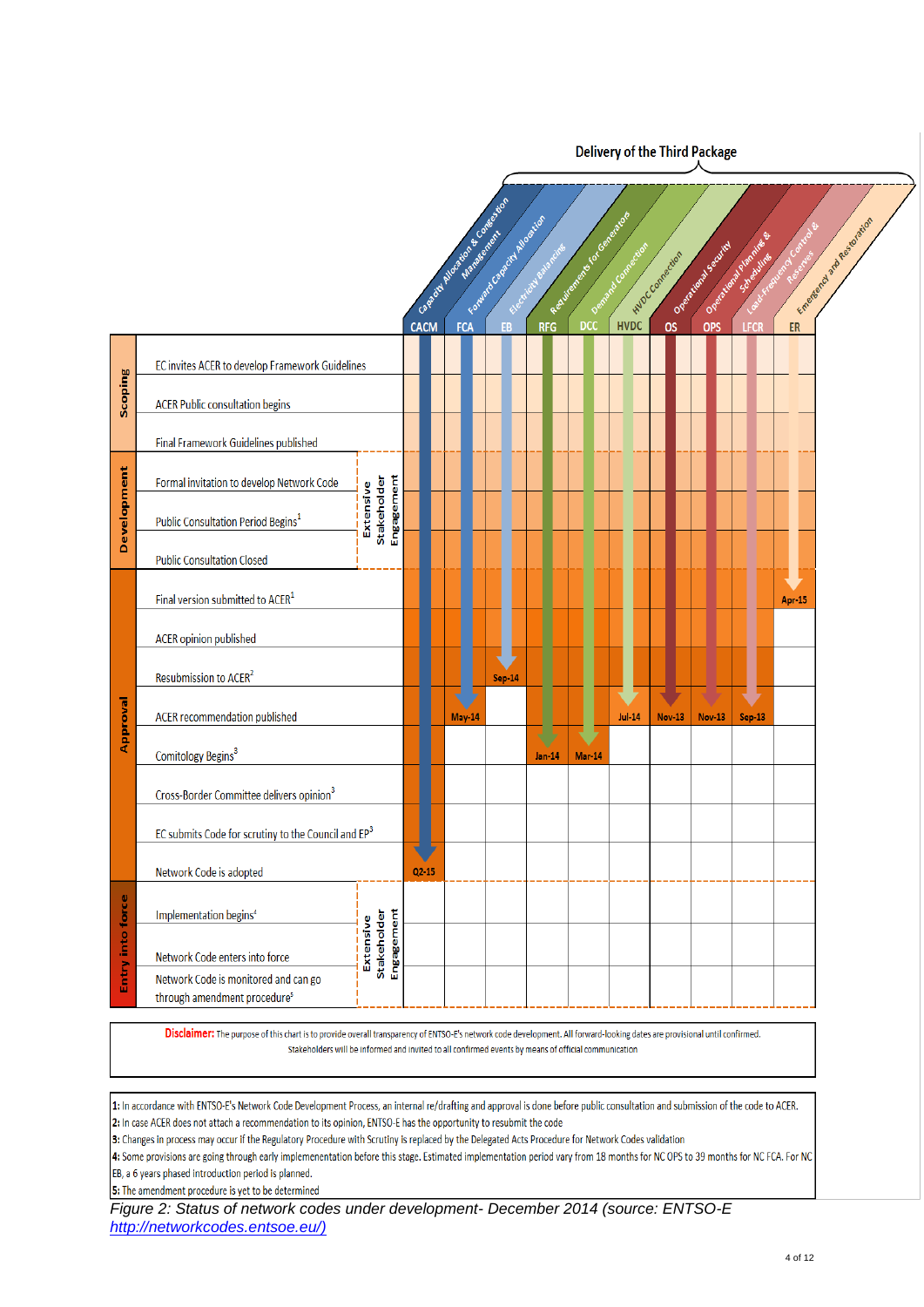### *5) What is the purpose of each network code and how they interact?*

The table<sup>6</sup> below provides an overview of all ten electricity network codes under development, including a description of their content and interactions with other network codes and areas.

| <b>Network code</b>                                      | <b>Content</b>                                                                                                                                                                                                                                                                                                                                                                       | <b>Interactions with</b><br>other network<br>codes/areas                                                                                                                                                                                                                                                                                                                                                                                                                                                                                                                                                         |
|----------------------------------------------------------|--------------------------------------------------------------------------------------------------------------------------------------------------------------------------------------------------------------------------------------------------------------------------------------------------------------------------------------------------------------------------------------|------------------------------------------------------------------------------------------------------------------------------------------------------------------------------------------------------------------------------------------------------------------------------------------------------------------------------------------------------------------------------------------------------------------------------------------------------------------------------------------------------------------------------------------------------------------------------------------------------------------|
|                                                          | <b>GRID CONNECTION RELATED NETWORK CODES</b>                                                                                                                                                                                                                                                                                                                                         |                                                                                                                                                                                                                                                                                                                                                                                                                                                                                                                                                                                                                  |
| <b>Requirements for</b><br><b>Generators (NC</b><br>RfG) | Sets requirements which new generators connecting to<br>the network (both distribution and transmission) $-$ and<br>existing generators (in very limited cases) - will need to<br>meet, as well as responsibilities on TSOs and<br>distribution network operators.<br>Contents:<br>Requirements<br>Operational Notification Procedure for<br>Connection<br>Compliance<br>Derogations | DCC- Balances demand<br>and generation<br>requirements and uses<br>similar processes.<br><b>HVDC-Reference to</b><br>part of the RfG<br>requiremenst for<br>offshore HVDC<br>connected generation.<br>Coherence in<br>proceses.<br><b>OS-Technical</b><br>requirements to<br>strengthen<br>coordination and<br>system security.<br><b>EB-</b> Must ensure that<br>RfG characteristics are<br>reflected in products.<br><b>ER-</b> Must be consistent<br>with certain<br>capabilities provided<br>in RfG (e.g. black-start,<br>islanding, quick<br>synchronisation<br>automatic connection<br>and disconnection). |
|                                                          |                                                                                                                                                                                                                                                                                                                                                                                      |                                                                                                                                                                                                                                                                                                                                                                                                                                                                                                                                                                                                                  |

<sup>6</sup> Table based on two documents available on ENTSO-E website: *"European Network Code Development: "The importance of network codes in delivering a secure, competitive and low carbon European electricity market"* and *"Introduction to Network Codes and the Links Between Codes"*. Both documents can be found here: <https://www.entsoe.eu/major-projects/network-code-development/Pages/default.aspx>

l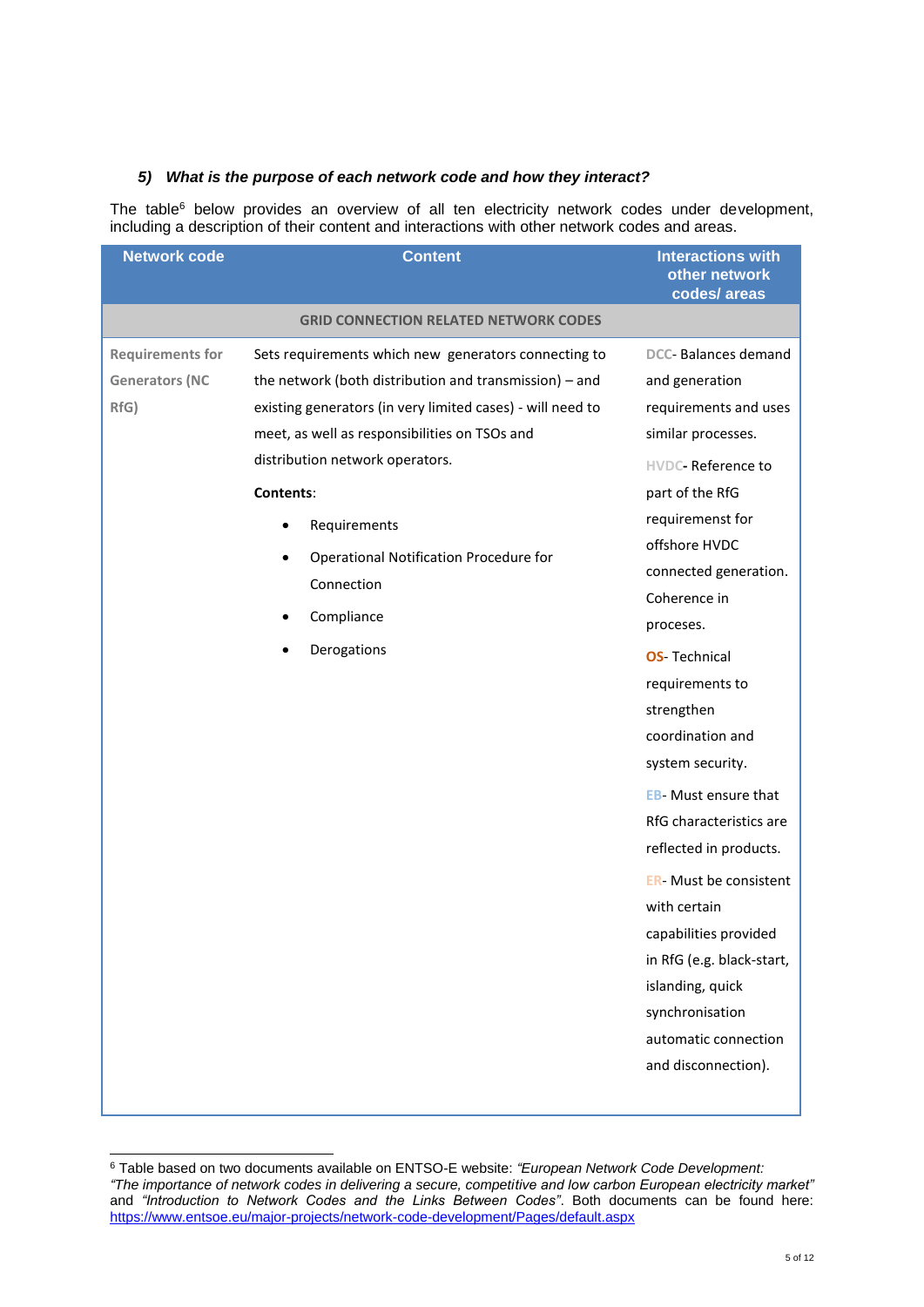### **Demand Connection (NC DCC)**

Sets requirements for new demand users and distribution network connections to the network, outlines basic demand side response capabilities for meeting Transmission System needs, as well as responsibilities on TSOs and distribution network operators.

#### **Contents**:

- Requirements
- Operational Notification Procedure for Connection
- Compliance
- Derogations

**RfG/ HVDC-** Balance between demand and generation and coherence in processes.

**LFCR-** Impact of DSR SFC (System Frequency Control) on system reserve calculations.

**OS-** Technical requirements to strengthen coordination and enhance system security.

**ER**- Must be consistent with certain capabilities provided in DCC (e.g. demand disconnection for system defence and demand reconnection).

**EB-** Demand Response will be an even more needed building block in balancing products.

## **Ecodesign/ labelling Directive-** Vehicle to develop DSR requirements.

**Cenelec M490**- ongoing work to develop DSR standards.

**HVDC (NC HVDC)** Sets requirements for HVDC connections and offshore DC connected generation. **Contents**: requirements for long distance DC

connections, links between different synchronous

**RfG-** Reference to part of the RfG requirements for offshore HVDC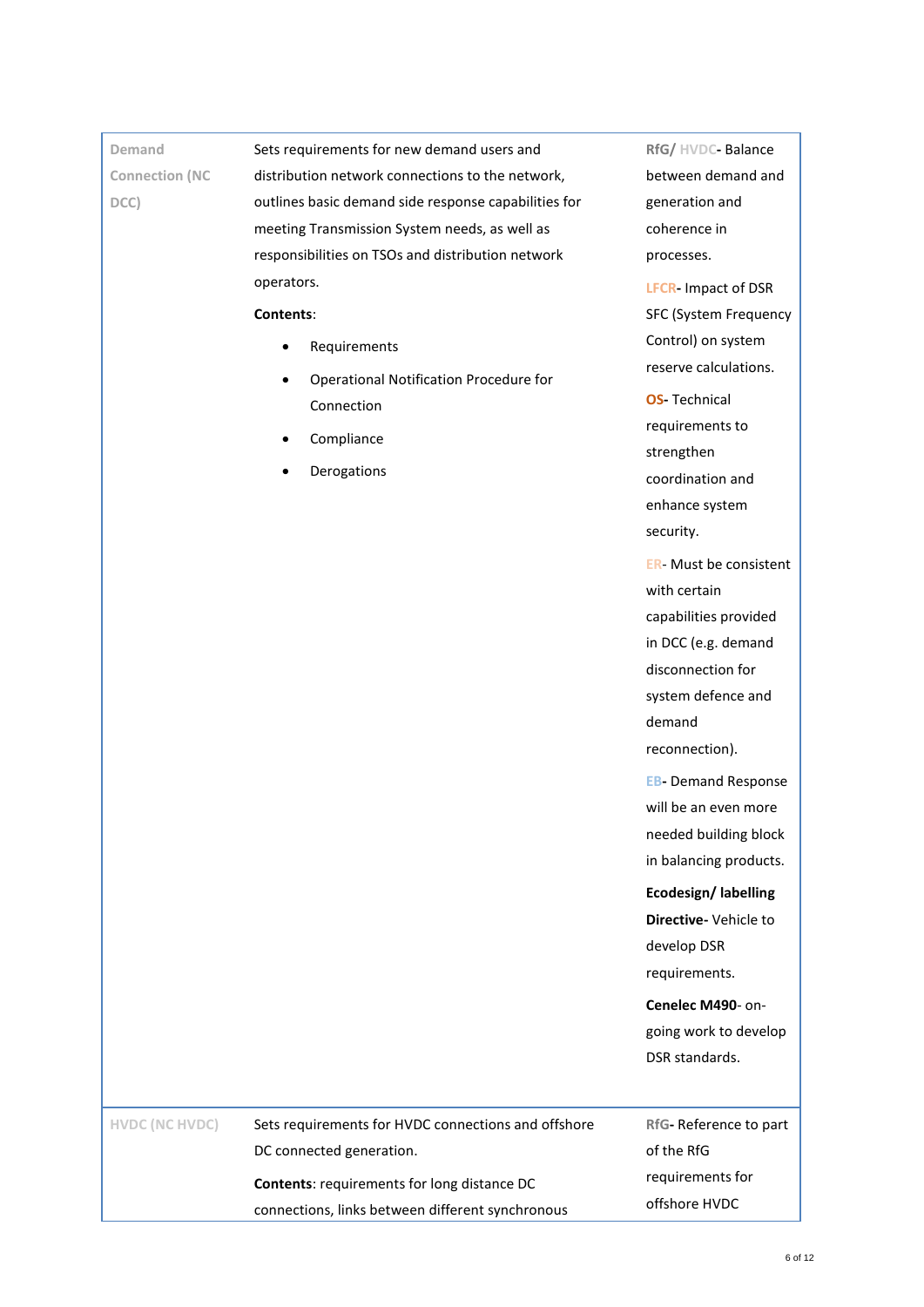|                      | area's and DC connected Power Park Modules such as      | connected generation.          |
|----------------------|---------------------------------------------------------|--------------------------------|
|                      | offshore wind farms.                                    | Coherence in                   |
|                      |                                                         | processes.                     |
|                      |                                                         | DCC- Coherence in              |
|                      |                                                         | processes (operational         |
|                      |                                                         | notification,                  |
|                      |                                                         | derogations ).                 |
|                      |                                                         | <b>OS-Technical</b>            |
|                      |                                                         | requirements                   |
|                      |                                                         | supporting frequency           |
|                      |                                                         | and voltage stability,         |
|                      |                                                         | system stability               |
|                      |                                                         | robustness and system          |
|                      |                                                         | security.                      |
|                      |                                                         | LFCR- Impact of loss of        |
|                      |                                                         | powers (e.g. from an           |
|                      |                                                         | offshore wind farm) on         |
|                      |                                                         | system reserves.               |
|                      |                                                         | <b>EB-</b> Ensure balancing    |
|                      |                                                         | capabilities for reserve       |
|                      |                                                         | transactions across            |
|                      |                                                         | cross-border HVDC              |
|                      |                                                         | links where relevant.          |
|                      | <b>SYSTEM OPERATION RELATED NETWORK CODES</b>           |                                |
| <b>Operational</b>   | Sets common rules for ensuring the operational security | <b>OPS-</b> Is an extension of |
| <b>Security (OS)</b> | of the pan European power system.                       | the OS code prior to           |
|                      | <b>Contents:</b>                                        | real time.                     |
|                      | <b>Operational Security Requirements</b>                | <b>LFCR-Frequency</b>          |
|                      | Testing and Investigation                               | control operations use         |
|                      | Data Exchange                                           | the coordinated                |
|                      |                                                         | schedules from OPS.            |
|                      | Training                                                | <b>ER-Must be consistent</b>   |
|                      | Compliance                                              | with operation limits          |
|                      | <b>Staff Training</b>                                   | and data exchange              |
|                      |                                                         | framework from OS.             |
|                      |                                                         | RfG/DCC- Contain               |
|                      |                                                         | technical                      |
|                      |                                                         | requirements to                |
|                      |                                                         | strengthen                     |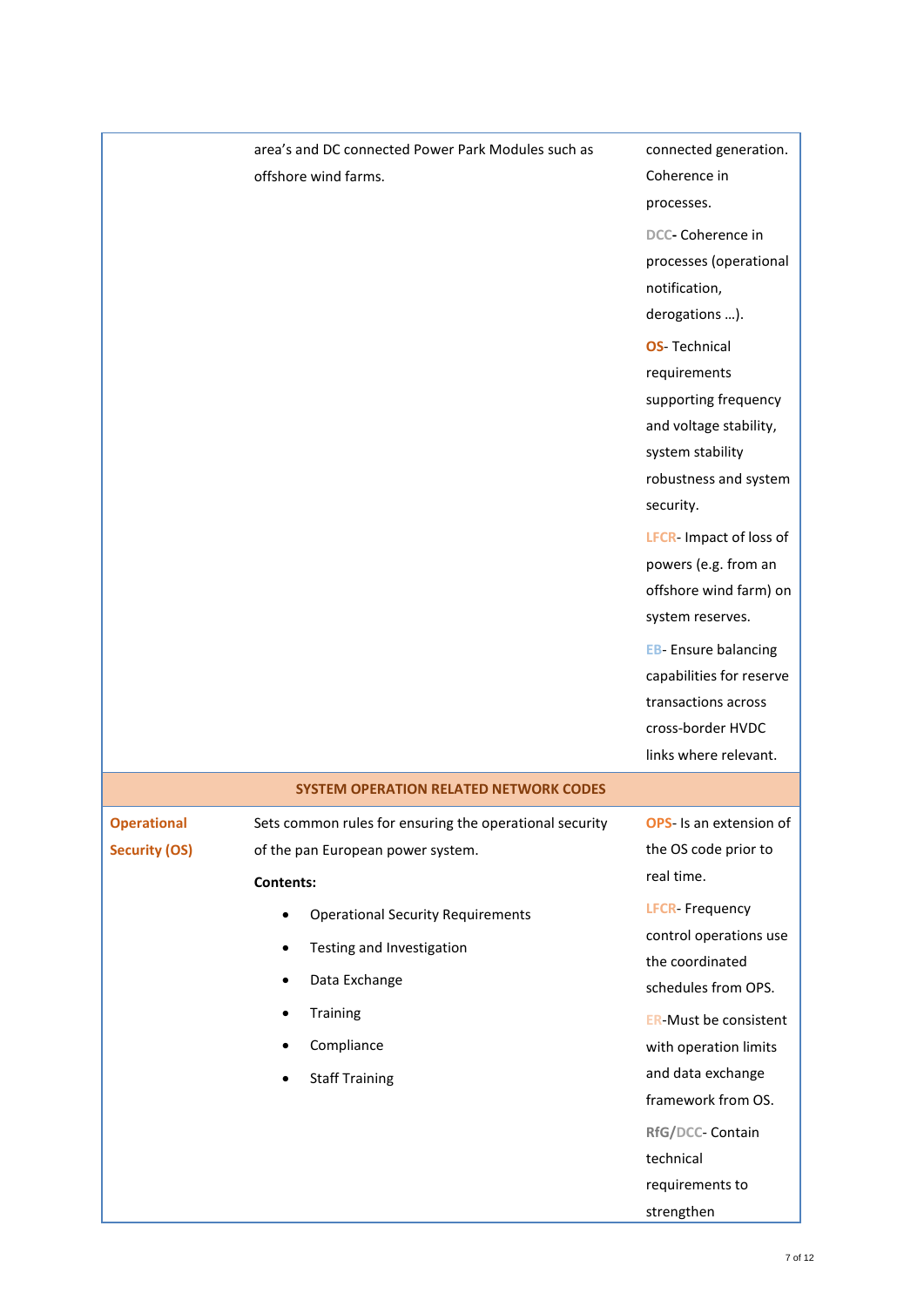### **Operational Planning &**

**Scheduling (OPS)**

Sets requirements, ranging from the year ahead timeframe to real time, for assessing the adequacy and operational security of the interconnected power system and for planning outages required by TSOs and grid users when they have cross borders impacts on power flows.

#### **Contents**:

- Data for Operational Security Analysis in Operational Planning
- Operational Security Analysis in Operational Planning
- Outage Planning, Adequacy, Ancillary Services, Scheduling
- ENTSO-E Operational Planning Data Environment

coordination and system security.

**OS**- extension of OS requirements prior to real time.

**ER**- Must observe the agreements for coordinating operational security from OPS.

**CACM**- An overlap with schedules in day ahead markets.

**Market Codes**-

Planning and scheduling cooperation will unlock transmission capacity in the forward, day ahead, intraday andindirectly- balancing.

**LFCR**- Frequency control operations: uses the coordinated schedules from the OPS.

**Load Frequency Control & Reserves (LFCR)**

Provides for the coordination and technical specification of load frequency control processes and specifies the levels of reserves (back-up) which TSOs need to hold and specifies where they need to be held. **Contents**:

- Frequency Quality
- Load Frequency Control Structure
- Frequency Containment Reserves
- Frequency Restoration Reserves
- Replacement Reserves

**EB**- Specifies how the reserves determined under LFCR will be procured.

**OS**- Frequency quality, deviation management, improves operational security. **OPS**- Frequency

control operations: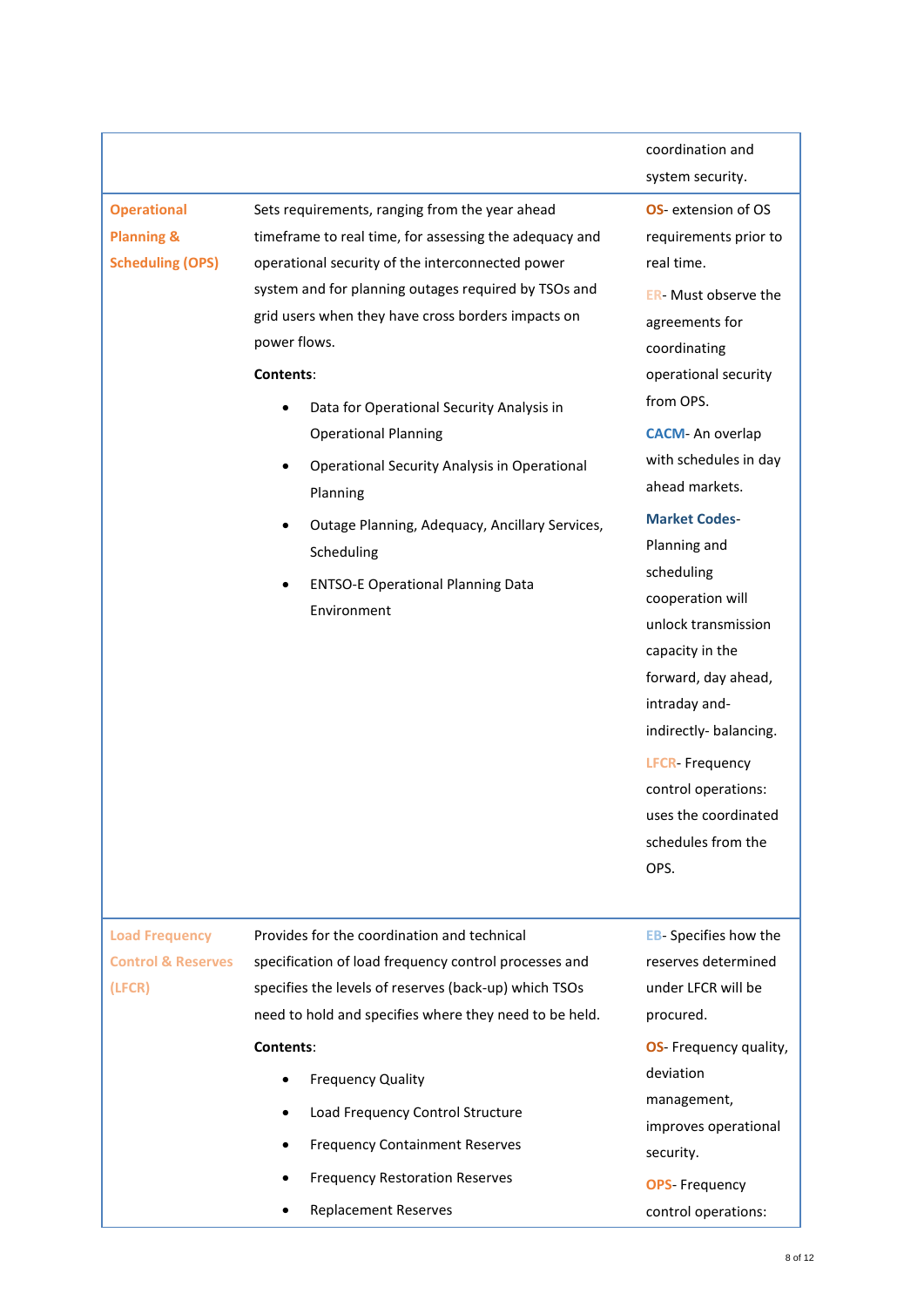|                         | Exchange and Sharing of Reserves                         | uses the coordinated         |
|-------------------------|----------------------------------------------------------|------------------------------|
|                         | Co-operation with DSOs                                   | schedules from OPS.          |
|                         | Compliance                                               | <b>ER-Uses the</b>           |
|                         |                                                          | frequency limits             |
|                         |                                                          | specified in LFCR.           |
|                         |                                                          | DCC- Impact of DSR           |
|                         |                                                          | <b>SFC (System Frequency</b> |
|                         |                                                          | Control) on system           |
|                         |                                                          | reserve calculations         |
|                         |                                                          | <b>CACM-</b> operational     |
|                         |                                                          | limits: have an impact       |
|                         |                                                          | on transmission              |
|                         |                                                          | capacity available for       |
|                         |                                                          | cross-border                 |
|                         |                                                          | exchanges.                   |
|                         |                                                          | HVDC- Impact of loss         |
|                         |                                                          | of power (e.g. from an       |
|                         |                                                          | offshore wind farm) on       |
|                         |                                                          | system reserves.             |
| <b>Emergency &amp;</b>  | Provides a set of common requirements and principles     | Builds on the rules,         |
| <b>Restoration (ER)</b> | to manage and coordinate system operation across         | requirements and             |
|                         | Europe in Emergency, Blackout and System Restoration     | capabilities provided        |
|                         | State. These requirements would aim at preventing the    | in:                          |
|                         | propagation or deterioration of an incident, in order to | RfG-e.g. definition of       |
|                         | avoid a widespread disturbances or blackouts, as well as | Significant Grid User,       |
|                         | at ensuring efficient and rapid restoration from         | requirements for:            |
|                         | Emergency and Blackout System States.                    | black-start, islanding,      |
|                         | Contents:                                                | quick synchronization        |
|                         | System Defense Plan                                      | automatic connection         |
|                         | <b>Restoration Plan</b>                                  | & disconnection.             |
|                         | Information exchanges and communication                  | DCC-e.g. definition of       |
|                         |                                                          | Significant Grid User,       |
|                         | Compliance and review                                    | requirements for             |
|                         | Market interaction                                       | demand disconnection         |
|                         |                                                          | for system defense           |
|                         |                                                          | and demand                   |
|                         |                                                          | reconnection.                |
|                         |                                                          | OS- e.g. system state,       |
|                         |                                                          | operational limits,          |
|                         |                                                          |                              |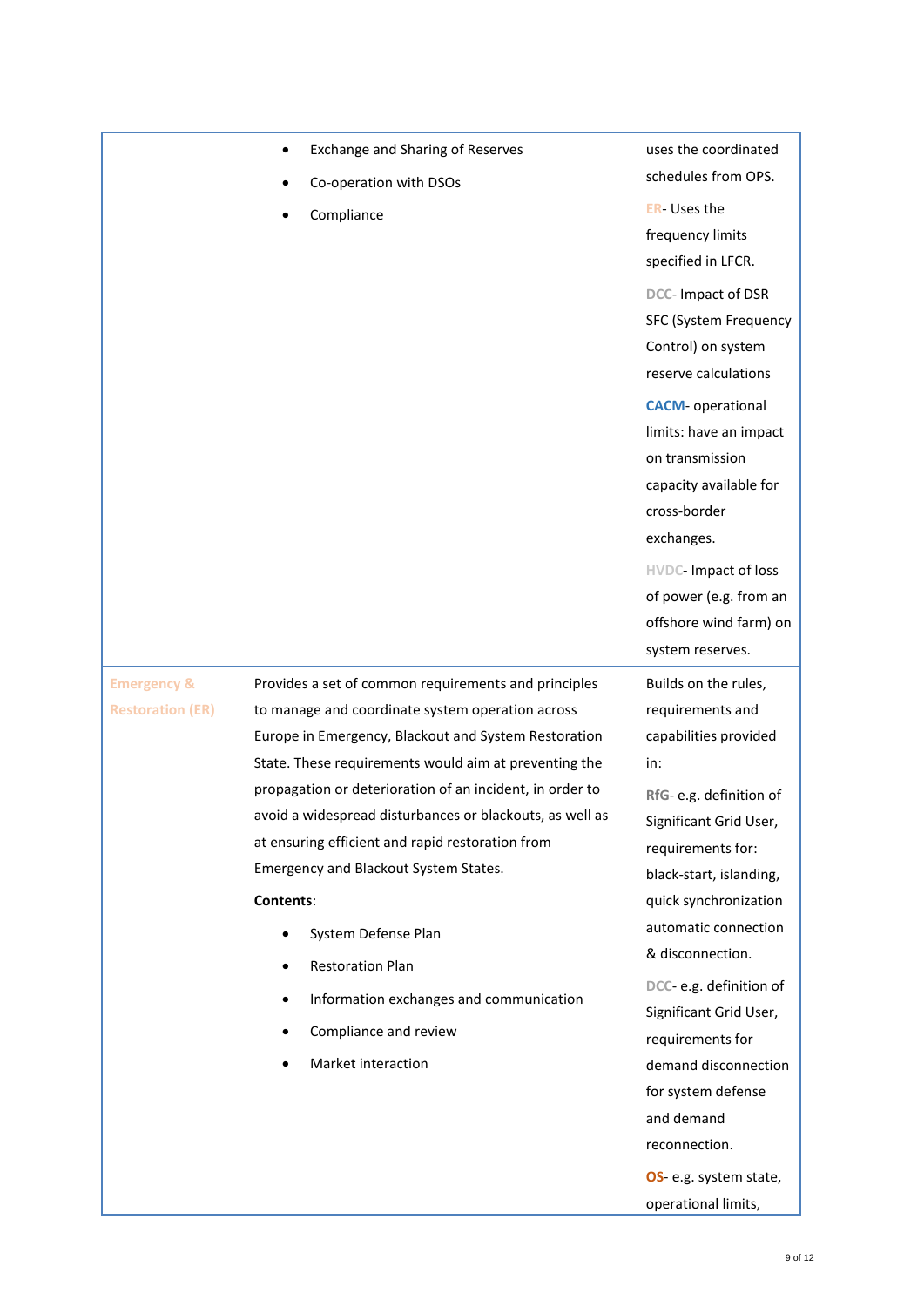|                                                                 |                                                                                                                                                                                                                   | system defense plan<br>and data exchange<br>framework.<br>OPS-e.g. agreements<br>for coordinating<br>operational security.<br>LFCR-e.g. frequency<br>limits.<br>Interacts with all the<br><b>Market Codes due to</b><br>the Market<br>Interactions chapter.                                                                                                                    |
|-----------------------------------------------------------------|-------------------------------------------------------------------------------------------------------------------------------------------------------------------------------------------------------------------|--------------------------------------------------------------------------------------------------------------------------------------------------------------------------------------------------------------------------------------------------------------------------------------------------------------------------------------------------------------------------------|
|                                                                 | <b>MARKET RELATED NETWORK CODES</b>                                                                                                                                                                               |                                                                                                                                                                                                                                                                                                                                                                                |
| <b>Capacity Allocation</b><br>& Congestion<br><b>Management</b> | Creates the rules for operating pan-European day ahead<br>and intraday markets, explains how capacity is<br>calculated and explains how bidding zones will be                                                     | OS/OPS- build on the<br>Common Grid Model<br>in CACM.                                                                                                                                                                                                                                                                                                                          |
| (CACM)                                                          | defined.<br>Contents:<br><b>Capacity Calculation</b><br><b>Bidding Zones</b><br>Day Ahead Markets<br><b>Intraday Markets</b><br><b>Remedial Actions</b><br>Firmness rules<br>Cost recovery                        | <b>FCA-Bidding zones</b><br>and capacity<br>calculation are<br>common. Structure is<br>similar.<br><b>EB-</b> strong link with<br>intraday markets and<br>common capacity<br>calculation, bidding<br>zones and structure.<br><b>OPS</b> - Schedules are<br>relevant in day ahead<br>markets.<br><b>Transparency</b><br>Regulation-Vital to<br>efficient market<br>functioning. |
| <b>Forward Capacity</b><br><b>Allocation (FCA)</b>              | Sets rules for calculating and buying capacity in<br>timescales before day ahead and for hedging price risk<br>between bidding zones in long term timeframes.<br>Contents:<br><b>Capacity Calculation for FCA</b> | <b>CACM- Similar</b><br>processes and<br>consistency with<br>capacity calculation<br>MiFID- Sets capital and<br>organisational                                                                                                                                                                                                                                                 |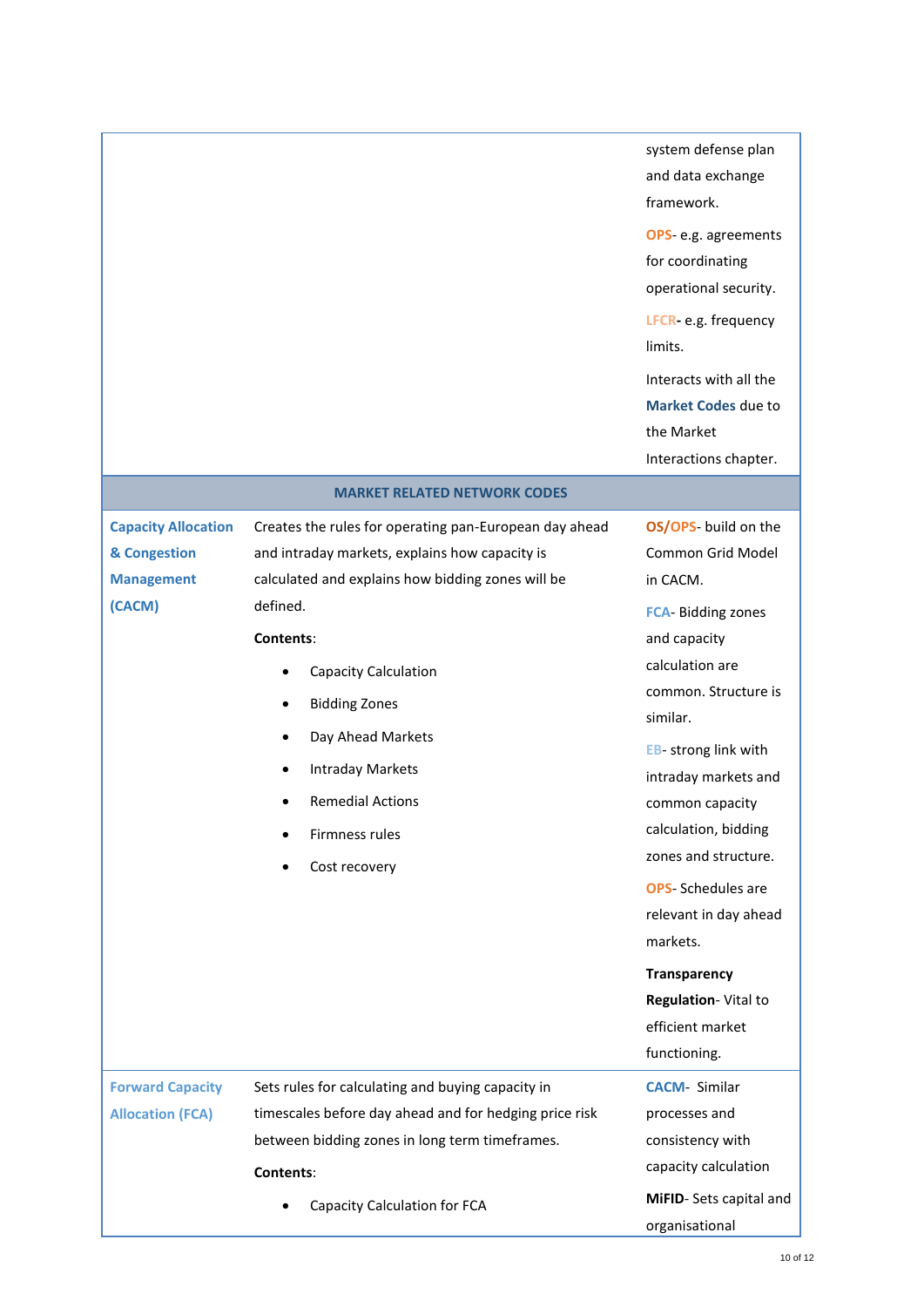|                       | <b>Bidding Zones</b><br>The Forward Capacity Market<br>Single Platforms for Allocation and Secondary<br><b>Trading</b><br><b>Allocation Rules</b><br>Firmness and Congestion Income Distribution                                                                                                                                                                                                                                                                                                                                                                                 | requirements for<br>investment firms and<br>market operators<br>when dealing with<br>financial instruments/<br>impact on TSOs and<br>joint platforms.<br><b>Transparency</b><br>Regulation-Impacts<br>on the information<br>that is published.                                                                                                                                                               |
|-----------------------|----------------------------------------------------------------------------------------------------------------------------------------------------------------------------------------------------------------------------------------------------------------------------------------------------------------------------------------------------------------------------------------------------------------------------------------------------------------------------------------------------------------------------------------------------------------------------------|--------------------------------------------------------------------------------------------------------------------------------------------------------------------------------------------------------------------------------------------------------------------------------------------------------------------------------------------------------------------------------------------------------------|
| <b>Balancing (EB)</b> | Sets rules to define the roles and responsibilities of<br>TSOs and market parties to procure and exchange<br>balancing products to balance the system from day<br>ahead to real time in the most efficient way. It also<br>includes financial principles for the payment of these<br>services.<br>Contents:<br>The Electricity Balancing System<br>Procurement of Balancing Reserves<br>Use, Allocation and Reservation of Cross Zonal<br><b>Capacity for Balancing Reserves</b><br>Settlement<br><b>Balancing Algorithm Development</b><br>Reporting, Transitional Arrangements | <b>LFCR-Strong link with</b><br>LFCR (LFCR sets rules<br>for the volume of<br>reserves to be<br>procured and EB<br>creates rules for<br>procuring them).<br><b>CACM-Overlap with</b><br>capacity calculation<br>and links to intraday<br>markets (which close<br>before balancing<br>opens)<br>RfG/DCC-Important<br>that connection rules<br>are reflected in<br>products available on<br>balancing markets. |
|                       |                                                                                                                                                                                                                                                                                                                                                                                                                                                                                                                                                                                  |                                                                                                                                                                                                                                                                                                                                                                                                              |

Managing coherence between various network codes is a challenging task, given the impossibility to develop all of them simultaneously. This means that network codes are developed progressively over some time (circa three years). This also means that when some network codes have already been delivered to ACER or the Commission, some others are still at a drafting stage. As well as managing the interactions between the various network codes, it is also important that the codes are consistent with wider elements of European energy policy and that, when considered together, all of these pieces of regulation create a set of robust, coherent and enforceable rules.

As such, the interactions need to be identified at an early stage and carefully managed.

### *6) What would be the impact of European network codes on the GB energy market?*

The European electricity network codes are likely to introduce important changes in the design of wholesale electricity markets across Europe. Underlying the codes is a European Target Model for wholesale electricity markets, which places more emphasis on power exchange trading than is the case in the mainly bilateral GB market. This will probably require some adaptations in GB market